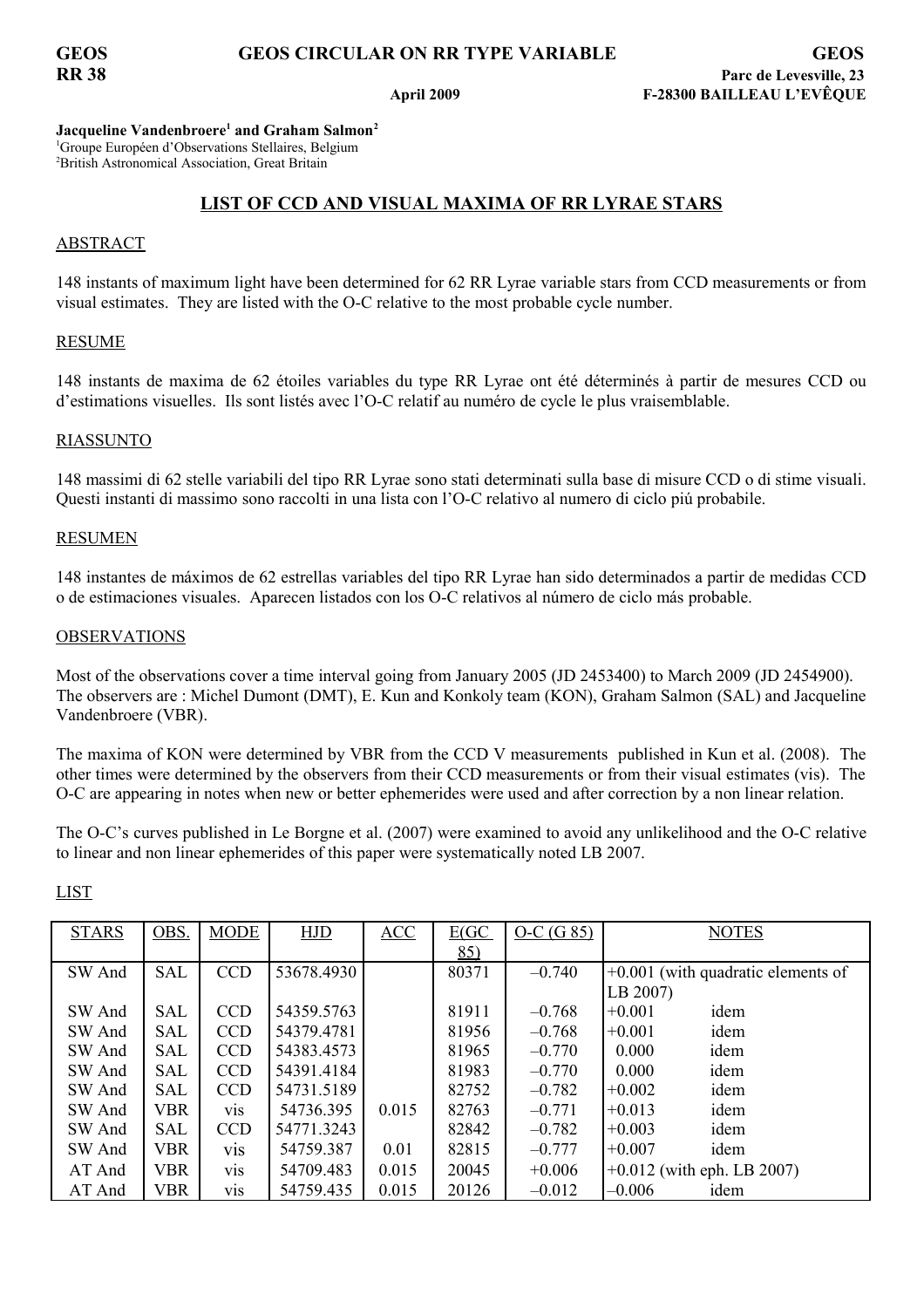# GEOS CIRCULAR RR 38 LIST RR P. 2/4

| 29896<br>DR And<br><b>VBR</b><br>54055.273<br>0.01<br>$-0.022$<br>vis<br><b>VBR</b><br>0.015<br>DR And<br>54360.467<br>30438<br>$-0.038$<br>vis<br>0.01<br><b>VBR</b><br>$+0.188$<br>$-0.012$ (with eph. LB 2007)<br>OV And<br>54024.352<br>15428<br>vis<br><b>VBR</b><br>0.02<br>16884<br>$-0.009$<br>idem<br>OV And<br>54709.521<br>$+0.210$<br>vis<br>idem<br>OV And<br><b>VBR</b><br>0.02<br>16990<br>$-0.010$<br>vis<br>54759.402<br>$+0.211$<br><b>VBR</b><br>54728.411<br>0.01<br>64513<br>SW Aqr<br>vis<br>$+0.008$<br><b>VBR</b><br>54757.343<br>0.01<br>64576<br>SW Aqr<br>$+0.004$<br>vis<br>0.01<br>35794<br><b>BN</b> Aqr<br><b>VBR</b><br>54683.543<br>$+0.594$<br>$+0.004$ (with quadratic elements of<br>vis<br>LB 2007)<br><b>VBR</b><br>54758.361<br>$+0.005$<br>idem<br>CP Aqr<br>0.01<br>36413<br>$-0.107$<br>vis<br>0.000<br>CP Aqr<br><b>VBR</b><br>54765.307<br>0.01<br>36428<br>idem<br>$-0.112$<br>vis<br>$+0.009$<br>V341 Aql<br><b>VBR</b><br>0.01<br>22664<br>$+0.039$<br>idem<br>54296.548<br>vis<br><b>VBR</b><br>0.01<br>23463<br>$+0.004$<br>idem<br>$V341$ Aql<br>54758.383<br>$+0.036$<br>vis<br>RW Ari<br><b>SAL</b><br><b>CCD</b><br>29229<br>53765.5031<br>$+0.066$<br>RW Ari<br><b>SAL</b><br><b>CCD</b><br>29285<br>53785.3378<br>$+0.058$<br><b>CCD</b><br>RW Ari<br>SAL<br>30892<br>54354.7017<br>$-0.004$<br><b>CCD</b><br><b>SAL</b><br>30911<br>RW Ari<br>54361.4198<br>$-0.019$<br><b>CCD</b><br>RW Ari<br><b>SAL</b><br>30959<br>$-0.011$<br>54378.4364<br><b>CCD</b><br>RW Ari<br><b>SAL</b><br>54411.3788<br>31052<br>$-0.022$<br><b>CCD</b><br>RW Ari<br><b>SAL</b><br>31100<br>54428.3976<br>$-0.012$<br><b>CCD</b><br>RW Ari<br><b>SAL</b><br>31995<br>54745.4684<br>$-0.076$<br><b>CCD</b><br>RW Ari<br><b>SAL</b><br>54771.6934<br>32069<br>$-0.072$<br><b>BH</b> Aur<br><b>VBR</b><br>54506.442<br>0.01<br>25773<br>$+0.005$ (with eph. LB 2007)<br>$-0.002$<br>vis<br><b>VBR</b><br>56848<br>ST Boo<br>vis<br>54557.549<br>0.01<br>$+0.082$<br><b>CCD</b><br><b>SAL</b><br>92373<br>$+0.081$<br>TV Boo<br>53481.6420 |
|-----------------------------------------------------------------------------------------------------------------------------------------------------------------------------------------------------------------------------------------------------------------------------------------------------------------------------------------------------------------------------------------------------------------------------------------------------------------------------------------------------------------------------------------------------------------------------------------------------------------------------------------------------------------------------------------------------------------------------------------------------------------------------------------------------------------------------------------------------------------------------------------------------------------------------------------------------------------------------------------------------------------------------------------------------------------------------------------------------------------------------------------------------------------------------------------------------------------------------------------------------------------------------------------------------------------------------------------------------------------------------------------------------------------------------------------------------------------------------------------------------------------------------------------------------------------------------------------------------------------------------------------------------------------------------------------------------------------------------------------------------------------------------------------------------------------------------------------------------------------------------------------------------------------------------------------------------------------------------------------------------------------------------------------------------------------------------|
|                                                                                                                                                                                                                                                                                                                                                                                                                                                                                                                                                                                                                                                                                                                                                                                                                                                                                                                                                                                                                                                                                                                                                                                                                                                                                                                                                                                                                                                                                                                                                                                                                                                                                                                                                                                                                                                                                                                                                                                                                                                                             |
|                                                                                                                                                                                                                                                                                                                                                                                                                                                                                                                                                                                                                                                                                                                                                                                                                                                                                                                                                                                                                                                                                                                                                                                                                                                                                                                                                                                                                                                                                                                                                                                                                                                                                                                                                                                                                                                                                                                                                                                                                                                                             |
|                                                                                                                                                                                                                                                                                                                                                                                                                                                                                                                                                                                                                                                                                                                                                                                                                                                                                                                                                                                                                                                                                                                                                                                                                                                                                                                                                                                                                                                                                                                                                                                                                                                                                                                                                                                                                                                                                                                                                                                                                                                                             |
|                                                                                                                                                                                                                                                                                                                                                                                                                                                                                                                                                                                                                                                                                                                                                                                                                                                                                                                                                                                                                                                                                                                                                                                                                                                                                                                                                                                                                                                                                                                                                                                                                                                                                                                                                                                                                                                                                                                                                                                                                                                                             |
|                                                                                                                                                                                                                                                                                                                                                                                                                                                                                                                                                                                                                                                                                                                                                                                                                                                                                                                                                                                                                                                                                                                                                                                                                                                                                                                                                                                                                                                                                                                                                                                                                                                                                                                                                                                                                                                                                                                                                                                                                                                                             |
|                                                                                                                                                                                                                                                                                                                                                                                                                                                                                                                                                                                                                                                                                                                                                                                                                                                                                                                                                                                                                                                                                                                                                                                                                                                                                                                                                                                                                                                                                                                                                                                                                                                                                                                                                                                                                                                                                                                                                                                                                                                                             |
|                                                                                                                                                                                                                                                                                                                                                                                                                                                                                                                                                                                                                                                                                                                                                                                                                                                                                                                                                                                                                                                                                                                                                                                                                                                                                                                                                                                                                                                                                                                                                                                                                                                                                                                                                                                                                                                                                                                                                                                                                                                                             |
|                                                                                                                                                                                                                                                                                                                                                                                                                                                                                                                                                                                                                                                                                                                                                                                                                                                                                                                                                                                                                                                                                                                                                                                                                                                                                                                                                                                                                                                                                                                                                                                                                                                                                                                                                                                                                                                                                                                                                                                                                                                                             |
|                                                                                                                                                                                                                                                                                                                                                                                                                                                                                                                                                                                                                                                                                                                                                                                                                                                                                                                                                                                                                                                                                                                                                                                                                                                                                                                                                                                                                                                                                                                                                                                                                                                                                                                                                                                                                                                                                                                                                                                                                                                                             |
|                                                                                                                                                                                                                                                                                                                                                                                                                                                                                                                                                                                                                                                                                                                                                                                                                                                                                                                                                                                                                                                                                                                                                                                                                                                                                                                                                                                                                                                                                                                                                                                                                                                                                                                                                                                                                                                                                                                                                                                                                                                                             |
|                                                                                                                                                                                                                                                                                                                                                                                                                                                                                                                                                                                                                                                                                                                                                                                                                                                                                                                                                                                                                                                                                                                                                                                                                                                                                                                                                                                                                                                                                                                                                                                                                                                                                                                                                                                                                                                                                                                                                                                                                                                                             |
|                                                                                                                                                                                                                                                                                                                                                                                                                                                                                                                                                                                                                                                                                                                                                                                                                                                                                                                                                                                                                                                                                                                                                                                                                                                                                                                                                                                                                                                                                                                                                                                                                                                                                                                                                                                                                                                                                                                                                                                                                                                                             |
|                                                                                                                                                                                                                                                                                                                                                                                                                                                                                                                                                                                                                                                                                                                                                                                                                                                                                                                                                                                                                                                                                                                                                                                                                                                                                                                                                                                                                                                                                                                                                                                                                                                                                                                                                                                                                                                                                                                                                                                                                                                                             |
|                                                                                                                                                                                                                                                                                                                                                                                                                                                                                                                                                                                                                                                                                                                                                                                                                                                                                                                                                                                                                                                                                                                                                                                                                                                                                                                                                                                                                                                                                                                                                                                                                                                                                                                                                                                                                                                                                                                                                                                                                                                                             |
|                                                                                                                                                                                                                                                                                                                                                                                                                                                                                                                                                                                                                                                                                                                                                                                                                                                                                                                                                                                                                                                                                                                                                                                                                                                                                                                                                                                                                                                                                                                                                                                                                                                                                                                                                                                                                                                                                                                                                                                                                                                                             |
|                                                                                                                                                                                                                                                                                                                                                                                                                                                                                                                                                                                                                                                                                                                                                                                                                                                                                                                                                                                                                                                                                                                                                                                                                                                                                                                                                                                                                                                                                                                                                                                                                                                                                                                                                                                                                                                                                                                                                                                                                                                                             |
|                                                                                                                                                                                                                                                                                                                                                                                                                                                                                                                                                                                                                                                                                                                                                                                                                                                                                                                                                                                                                                                                                                                                                                                                                                                                                                                                                                                                                                                                                                                                                                                                                                                                                                                                                                                                                                                                                                                                                                                                                                                                             |
|                                                                                                                                                                                                                                                                                                                                                                                                                                                                                                                                                                                                                                                                                                                                                                                                                                                                                                                                                                                                                                                                                                                                                                                                                                                                                                                                                                                                                                                                                                                                                                                                                                                                                                                                                                                                                                                                                                                                                                                                                                                                             |
|                                                                                                                                                                                                                                                                                                                                                                                                                                                                                                                                                                                                                                                                                                                                                                                                                                                                                                                                                                                                                                                                                                                                                                                                                                                                                                                                                                                                                                                                                                                                                                                                                                                                                                                                                                                                                                                                                                                                                                                                                                                                             |
|                                                                                                                                                                                                                                                                                                                                                                                                                                                                                                                                                                                                                                                                                                                                                                                                                                                                                                                                                                                                                                                                                                                                                                                                                                                                                                                                                                                                                                                                                                                                                                                                                                                                                                                                                                                                                                                                                                                                                                                                                                                                             |
|                                                                                                                                                                                                                                                                                                                                                                                                                                                                                                                                                                                                                                                                                                                                                                                                                                                                                                                                                                                                                                                                                                                                                                                                                                                                                                                                                                                                                                                                                                                                                                                                                                                                                                                                                                                                                                                                                                                                                                                                                                                                             |
|                                                                                                                                                                                                                                                                                                                                                                                                                                                                                                                                                                                                                                                                                                                                                                                                                                                                                                                                                                                                                                                                                                                                                                                                                                                                                                                                                                                                                                                                                                                                                                                                                                                                                                                                                                                                                                                                                                                                                                                                                                                                             |
|                                                                                                                                                                                                                                                                                                                                                                                                                                                                                                                                                                                                                                                                                                                                                                                                                                                                                                                                                                                                                                                                                                                                                                                                                                                                                                                                                                                                                                                                                                                                                                                                                                                                                                                                                                                                                                                                                                                                                                                                                                                                             |
|                                                                                                                                                                                                                                                                                                                                                                                                                                                                                                                                                                                                                                                                                                                                                                                                                                                                                                                                                                                                                                                                                                                                                                                                                                                                                                                                                                                                                                                                                                                                                                                                                                                                                                                                                                                                                                                                                                                                                                                                                                                                             |
|                                                                                                                                                                                                                                                                                                                                                                                                                                                                                                                                                                                                                                                                                                                                                                                                                                                                                                                                                                                                                                                                                                                                                                                                                                                                                                                                                                                                                                                                                                                                                                                                                                                                                                                                                                                                                                                                                                                                                                                                                                                                             |
| <b>CCD</b><br><b>SAL</b><br>92392<br>TV Boo<br>53487.5830<br>$+0.084$                                                                                                                                                                                                                                                                                                                                                                                                                                                                                                                                                                                                                                                                                                                                                                                                                                                                                                                                                                                                                                                                                                                                                                                                                                                                                                                                                                                                                                                                                                                                                                                                                                                                                                                                                                                                                                                                                                                                                                                                       |
| <b>CCD</b><br><b>SAL</b><br>53498.5260<br>92427<br>TV Boo<br>$+0.087$                                                                                                                                                                                                                                                                                                                                                                                                                                                                                                                                                                                                                                                                                                                                                                                                                                                                                                                                                                                                                                                                                                                                                                                                                                                                                                                                                                                                                                                                                                                                                                                                                                                                                                                                                                                                                                                                                                                                                                                                       |
| <b>CCD</b><br><b>SAL</b><br>92430<br>TV Boo<br>53499.4628<br>$+0.086$                                                                                                                                                                                                                                                                                                                                                                                                                                                                                                                                                                                                                                                                                                                                                                                                                                                                                                                                                                                                                                                                                                                                                                                                                                                                                                                                                                                                                                                                                                                                                                                                                                                                                                                                                                                                                                                                                                                                                                                                       |
| <b>CCD</b><br><b>SAL</b><br>54320.4976<br>95057<br>TV Boo<br>$+0.028$                                                                                                                                                                                                                                                                                                                                                                                                                                                                                                                                                                                                                                                                                                                                                                                                                                                                                                                                                                                                                                                                                                                                                                                                                                                                                                                                                                                                                                                                                                                                                                                                                                                                                                                                                                                                                                                                                                                                                                                                       |
| <b>CCD</b><br>96020<br>TV Boo<br><b>SAL</b><br>54621.4976<br>$+0.033$                                                                                                                                                                                                                                                                                                                                                                                                                                                                                                                                                                                                                                                                                                                                                                                                                                                                                                                                                                                                                                                                                                                                                                                                                                                                                                                                                                                                                                                                                                                                                                                                                                                                                                                                                                                                                                                                                                                                                                                                       |
| <b>SAL</b><br><b>CCD</b><br>54625.5496<br>96033<br>TV Boo<br>$+0.022$                                                                                                                                                                                                                                                                                                                                                                                                                                                                                                                                                                                                                                                                                                                                                                                                                                                                                                                                                                                                                                                                                                                                                                                                                                                                                                                                                                                                                                                                                                                                                                                                                                                                                                                                                                                                                                                                                                                                                                                                       |
| <b>VBR</b><br>54205.522<br>30052<br>CM Boo<br>0.01<br>$-0.090$<br>vis                                                                                                                                                                                                                                                                                                                                                                                                                                                                                                                                                                                                                                                                                                                                                                                                                                                                                                                                                                                                                                                                                                                                                                                                                                                                                                                                                                                                                                                                                                                                                                                                                                                                                                                                                                                                                                                                                                                                                                                                       |
| <b>VBR</b><br>0.01<br>30589<br>RZ Cam<br>vis<br>54115.502<br>$+0.052$                                                                                                                                                                                                                                                                                                                                                                                                                                                                                                                                                                                                                                                                                                                                                                                                                                                                                                                                                                                                                                                                                                                                                                                                                                                                                                                                                                                                                                                                                                                                                                                                                                                                                                                                                                                                                                                                                                                                                                                                       |
| <b>VBR</b><br>0.015<br>RZ Cam<br>54499.392<br>31388<br>$+0.063$<br>vis                                                                                                                                                                                                                                                                                                                                                                                                                                                                                                                                                                                                                                                                                                                                                                                                                                                                                                                                                                                                                                                                                                                                                                                                                                                                                                                                                                                                                                                                                                                                                                                                                                                                                                                                                                                                                                                                                                                                                                                                      |
| LP Cam<br>SAL<br><b>CCD</b><br>54906.5094<br>5817<br>$+0.170$<br><b>CCD</b>                                                                                                                                                                                                                                                                                                                                                                                                                                                                                                                                                                                                                                                                                                                                                                                                                                                                                                                                                                                                                                                                                                                                                                                                                                                                                                                                                                                                                                                                                                                                                                                                                                                                                                                                                                                                                                                                                                                                                                                                 |
| <b>SAL</b><br>5822<br>LP Cam<br>54909.3663<br>$+0.167$                                                                                                                                                                                                                                                                                                                                                                                                                                                                                                                                                                                                                                                                                                                                                                                                                                                                                                                                                                                                                                                                                                                                                                                                                                                                                                                                                                                                                                                                                                                                                                                                                                                                                                                                                                                                                                                                                                                                                                                                                      |
| RW Cnc<br><b>SAL</b><br><b>CCD</b><br>26007<br>$-0.029$ (with quadratic elements of<br>53787.5163<br>$+0.198$                                                                                                                                                                                                                                                                                                                                                                                                                                                                                                                                                                                                                                                                                                                                                                                                                                                                                                                                                                                                                                                                                                                                                                                                                                                                                                                                                                                                                                                                                                                                                                                                                                                                                                                                                                                                                                                                                                                                                               |
| LB 2009)<br><b>CCD</b><br>$-0.061$<br><b>SAL</b><br>54911.467<br>28061<br>$+0.202$<br>idem<br>RW Cnc                                                                                                                                                                                                                                                                                                                                                                                                                                                                                                                                                                                                                                                                                                                                                                                                                                                                                                                                                                                                                                                                                                                                                                                                                                                                                                                                                                                                                                                                                                                                                                                                                                                                                                                                                                                                                                                                                                                                                                        |
| SAL<br><b>CCD</b><br>26556<br>$-0.011$<br>idem<br>TT Cnc<br>54907.4274<br>$+0.098$                                                                                                                                                                                                                                                                                                                                                                                                                                                                                                                                                                                                                                                                                                                                                                                                                                                                                                                                                                                                                                                                                                                                                                                                                                                                                                                                                                                                                                                                                                                                                                                                                                                                                                                                                                                                                                                                                                                                                                                          |
| AS Cnc<br><b>VBR</b><br>24240<br>54169.448<br>0.015<br>$+0.357$<br>vis                                                                                                                                                                                                                                                                                                                                                                                                                                                                                                                                                                                                                                                                                                                                                                                                                                                                                                                                                                                                                                                                                                                                                                                                                                                                                                                                                                                                                                                                                                                                                                                                                                                                                                                                                                                                                                                                                                                                                                                                      |
| SW CVn<br>0.01<br>33480<br>$-0.008$ (with parabolic elements of<br><b>VBR</b><br>vis<br>54210.379<br>$+0.265$                                                                                                                                                                                                                                                                                                                                                                                                                                                                                                                                                                                                                                                                                                                                                                                                                                                                                                                                                                                                                                                                                                                                                                                                                                                                                                                                                                                                                                                                                                                                                                                                                                                                                                                                                                                                                                                                                                                                                               |
| LB 2007)                                                                                                                                                                                                                                                                                                                                                                                                                                                                                                                                                                                                                                                                                                                                                                                                                                                                                                                                                                                                                                                                                                                                                                                                                                                                                                                                                                                                                                                                                                                                                                                                                                                                                                                                                                                                                                                                                                                                                                                                                                                                    |
| 0.000<br><b>VBR</b><br>idem<br>SW CVn<br>54595.525<br>0.01<br>34052<br>$+0.286$<br>vis                                                                                                                                                                                                                                                                                                                                                                                                                                                                                                                                                                                                                                                                                                                                                                                                                                                                                                                                                                                                                                                                                                                                                                                                                                                                                                                                                                                                                                                                                                                                                                                                                                                                                                                                                                                                                                                                                                                                                                                      |
| $-0.017$ (with eph. LB 2007)<br><b>VBR</b><br>0.01<br>AL CMi<br>54509.411<br>32537<br>$+0.436$<br>vis                                                                                                                                                                                                                                                                                                                                                                                                                                                                                                                                                                                                                                                                                                                                                                                                                                                                                                                                                                                                                                                                                                                                                                                                                                                                                                                                                                                                                                                                                                                                                                                                                                                                                                                                                                                                                                                                                                                                                                       |
| <b>VBR</b><br>0.01<br>56615<br>$-0.028$<br>HU Cas<br>vis<br>54737.506                                                                                                                                                                                                                                                                                                                                                                                                                                                                                                                                                                                                                                                                                                                                                                                                                                                                                                                                                                                                                                                                                                                                                                                                                                                                                                                                                                                                                                                                                                                                                                                                                                                                                                                                                                                                                                                                                                                                                                                                       |
| 34044<br>V363 Cas<br><b>VBR</b><br>54749.415<br>0.01<br>$+0.575$<br>vis                                                                                                                                                                                                                                                                                                                                                                                                                                                                                                                                                                                                                                                                                                                                                                                                                                                                                                                                                                                                                                                                                                                                                                                                                                                                                                                                                                                                                                                                                                                                                                                                                                                                                                                                                                                                                                                                                                                                                                                                     |
| <b>SAL</b><br><b>CCD</b><br>39418<br>RZ Cep<br>54802.4087<br>$-0.722$                                                                                                                                                                                                                                                                                                                                                                                                                                                                                                                                                                                                                                                                                                                                                                                                                                                                                                                                                                                                                                                                                                                                                                                                                                                                                                                                                                                                                                                                                                                                                                                                                                                                                                                                                                                                                                                                                                                                                                                                       |
| <b>SAL</b><br><b>CCD</b><br>54808.2739<br>RZ Cep<br>39437<br>$-0.722$                                                                                                                                                                                                                                                                                                                                                                                                                                                                                                                                                                                                                                                                                                                                                                                                                                                                                                                                                                                                                                                                                                                                                                                                                                                                                                                                                                                                                                                                                                                                                                                                                                                                                                                                                                                                                                                                                                                                                                                                       |
| 0.01<br>AQ Cep<br><b>VBR</b><br>54509.460<br>40496<br>$+0.077$<br>vis                                                                                                                                                                                                                                                                                                                                                                                                                                                                                                                                                                                                                                                                                                                                                                                                                                                                                                                                                                                                                                                                                                                                                                                                                                                                                                                                                                                                                                                                                                                                                                                                                                                                                                                                                                                                                                                                                                                                                                                                       |
| 0.01<br>5812<br>AQ CrB<br><b>VBR</b><br>54592.434<br>$-0.002$<br>vis                                                                                                                                                                                                                                                                                                                                                                                                                                                                                                                                                                                                                                                                                                                                                                                                                                                                                                                                                                                                                                                                                                                                                                                                                                                                                                                                                                                                                                                                                                                                                                                                                                                                                                                                                                                                                                                                                                                                                                                                        |
| <b>VBR</b><br>0.01<br>47424<br>$V759$ Cyg<br>54597.512<br>$-0.125$<br>vis                                                                                                                                                                                                                                                                                                                                                                                                                                                                                                                                                                                                                                                                                                                                                                                                                                                                                                                                                                                                                                                                                                                                                                                                                                                                                                                                                                                                                                                                                                                                                                                                                                                                                                                                                                                                                                                                                                                                                                                                   |
| <b>VBR</b><br>0.01<br>45527<br>CK Del<br>54757.335<br>$+0.071$<br>vis                                                                                                                                                                                                                                                                                                                                                                                                                                                                                                                                                                                                                                                                                                                                                                                                                                                                                                                                                                                                                                                                                                                                                                                                                                                                                                                                                                                                                                                                                                                                                                                                                                                                                                                                                                                                                                                                                                                                                                                                       |
| CK Del<br><b>VBR</b><br>54765.307<br>0.01<br>45545<br>$+0.073$<br>vis                                                                                                                                                                                                                                                                                                                                                                                                                                                                                                                                                                                                                                                                                                                                                                                                                                                                                                                                                                                                                                                                                                                                                                                                                                                                                                                                                                                                                                                                                                                                                                                                                                                                                                                                                                                                                                                                                                                                                                                                       |
| <b>VBR</b><br>0.015<br>31586<br>DX Del<br>54295.480<br>$+0.068$<br>vis                                                                                                                                                                                                                                                                                                                                                                                                                                                                                                                                                                                                                                                                                                                                                                                                                                                                                                                                                                                                                                                                                                                                                                                                                                                                                                                                                                                                                                                                                                                                                                                                                                                                                                                                                                                                                                                                                                                                                                                                      |
| DX Del<br><b>VBR</b><br>54683.481<br>0.015<br>32407<br>$+0.051$<br>vis                                                                                                                                                                                                                                                                                                                                                                                                                                                                                                                                                                                                                                                                                                                                                                                                                                                                                                                                                                                                                                                                                                                                                                                                                                                                                                                                                                                                                                                                                                                                                                                                                                                                                                                                                                                                                                                                                                                                                                                                      |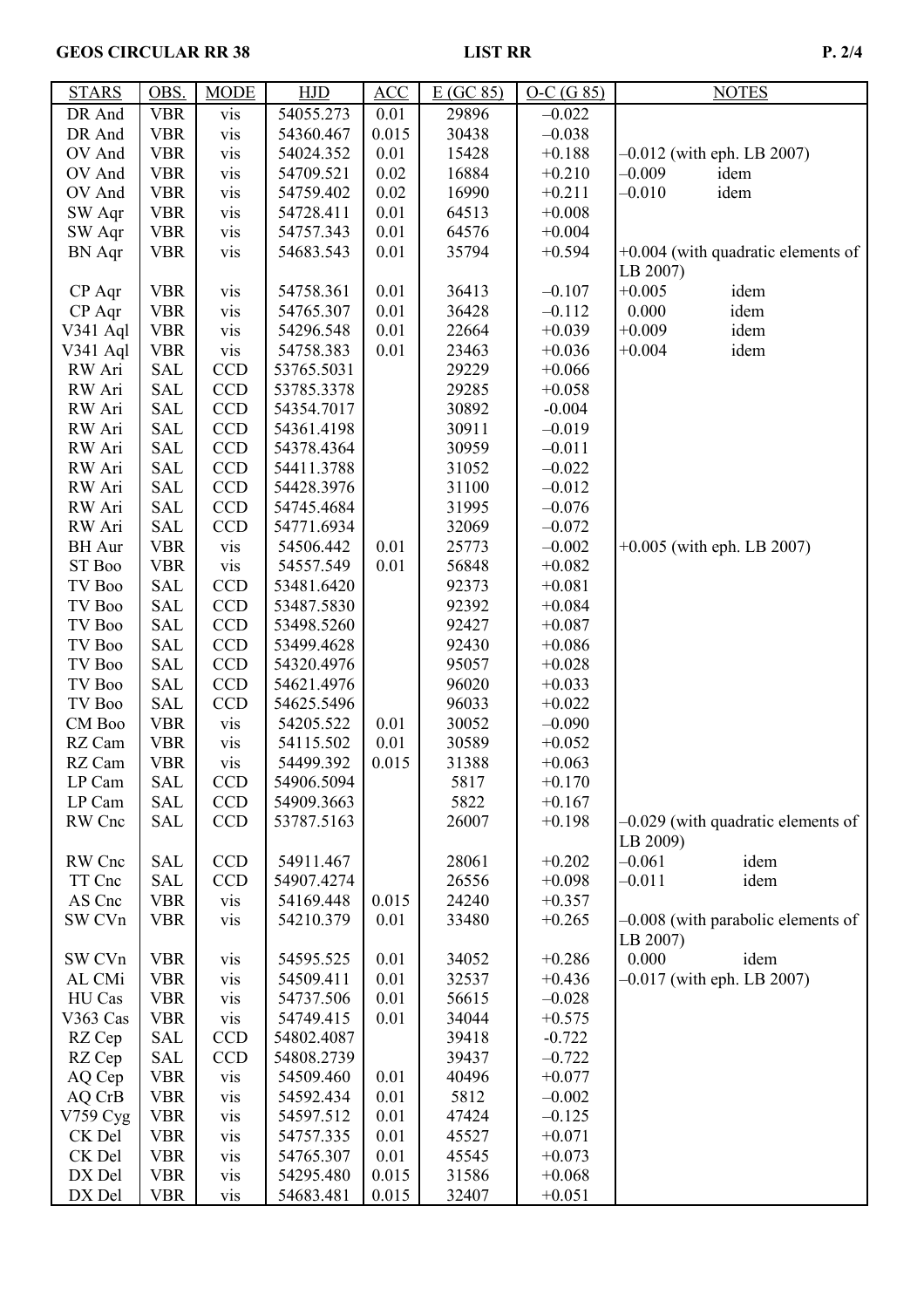# GEOS CIRCULAR RR 38 LIST RR P. 3/4

| <b>STARS</b>  | OBS.       | <b>MODE</b> | HJD        | ACC   | E(GC 85) | $O-C(G 85)$ | <b>NOTES</b>                         |
|---------------|------------|-------------|------------|-------|----------|-------------|--------------------------------------|
| SW Dra        | <b>VBR</b> | vis         | 54592.500  | 0.01  | 49797    | $+0.059$    |                                      |
| AE Dra        | <b>VBR</b> | vis         | 54718.486  | 0.01  | 37702    | $+0.036$    |                                      |
| RR Gem        | <b>SAL</b> | <b>CCD</b>  | 53342.5517 |       | 30167    | $-0.322$    |                                      |
| RR Gem        | <b>SAL</b> | <b>CCD</b>  | 53383.4719 |       | 30270    | $-0.325$    |                                      |
| RR Gem        | <b>SAL</b> | <b>CCD</b>  | 53395.3816 |       | 30300    | $-0.335$    |                                      |
| RR Gem        | <b>SAL</b> | <b>CCD</b>  | 53747.3851 |       | 31186    | $-0.348$    |                                      |
| RR Gem        | <b>SAL</b> | <b>CCD</b>  | 53805.3934 |       | 31332    | $-0.347$    |                                      |
| RR Gem        | SAL        | <b>CCD</b>  | 53847.5094 |       | 31438    | $-0.346$    |                                      |
| RR Gem        | SAL        | CCD         | 53853.4719 |       | 31453    | $-0.343$    |                                      |
| RR Gem        | <b>SAL</b> | <b>CCD</b>  | 54146.2767 |       | 32190    | $-0.357$    |                                      |
| RR Gem        | <b>SAL</b> | <b>CCD</b>  | 54161.3628 |       | 32228    | $-0.368$    |                                      |
| RR Gem        | <b>SAL</b> | <b>CCD</b>  | 54163.3538 |       | 32233    | $-0.364$    |                                      |
| RR Gem        | <b>SAL</b> | <b>CCD</b>  | 54169.3184 |       | 32248    | $-0.359$    |                                      |
| RR Gem        | <b>SAL</b> | <b>CCD</b>  | 54896.3469 |       | 34076    | $-0.386$    |                                      |
| AF Her        | <b>VBR</b> | vis         | 54728.332  | 0.01  | 42937    | $-0.124$    |                                      |
| AR Her        | <b>VBR</b> | vis         | 53508.4385 |       | 25647    | $-0.717$    |                                      |
| CW Her        | <b>VBR</b> | vis         | 54649.491  | 0.015 | 28738    | $+0.205$    |                                      |
| CW Her        | <b>VBR</b> | vis         | 54694.389  | 0.015 | 28810    | $+0.186$    |                                      |
| DL Her        | SAL        | <b>CCD</b>  | 54737.3482 |       | 27938    | $+0.021$    |                                      |
| DL Her        | <b>SAL</b> | <b>CCD</b>  | 54747.4177 |       | 27955    | $+0.033$    |                                      |
| GY Her        | <b>VBR</b> | vis         | 52820.461  | 0.01  | 31337    | $+0.110$    |                                      |
| SZ Hya        | <b>VBR</b> | vis         | 54509.376  | 0.015 | 25743    | $-0.211$    |                                      |
| SZ Leo        | <b>VBR</b> | vis         | 54213.445  | 0.01  | 16376    | $+0.367$    |                                      |
| AE Leo        | <b>VBR</b> | vis         | 54509.478  | 0.015 | 55319    | $+0.198$    |                                      |
| AE Leo        | <b>VBR</b> | vis         | 54583.424  | 0.015 | 55437    | $+0.191$    |                                      |
| AQ Leo        | SAL        | <b>CCD</b>  | 53829.5482 |       | 21943    | $-0.114$    |                                      |
| X LMi         | <b>VBR</b> | vis         | 54506.377  | 0.01  | 22367    | $+0.200$    |                                      |
| RR Lyr        | SAL        | <b>CCD</b>  | 54347.4462 |       | 20154    | $-0.626$    |                                      |
| RR Lyr        | <b>SAL</b> | <b>CCD</b>  | 54348.5760 |       | 20156    | $-0.630$    |                                      |
| RR Lyr        | <b>SAL</b> | <b>CCD</b>  | 54355.3684 |       | 20168    | $-0.640$    |                                      |
| RR Lyr        | <b>SAL</b> | <b>CCD</b>  | 54729.5274 |       | 20828    | $-0.614$    |                                      |
| RR Lyr        | <b>SAL</b> | <b>CCD</b>  | 54733.4809 |       | 20835    | $-0.628$    |                                      |
| RR Lyr        | <b>DMT</b> | vis         | 54762.921  | 0.01  | 20887    | $-0.665$    |                                      |
| RR Lyr        | <b>DMT</b> | vis         | 54778.275  | 0.008 | 20914    | $-0.617$    |                                      |
| RZ Lyr        | VBR        | <b>VIS</b>  | 54649.550  | 0.01  | 26340    | $+0.002$    | $+0.027$ (with quadratic elements of |
|               |            |             |            |       |          |             | LB 2007)                             |
| CN Lyr        | <b>KON</b> | <b>CCD</b>  | 54652.434  | 0.003 | 24712    | $+0.020$    | 0.000 (with eph. LB 2007)            |
| CN Lyr        | <b>KON</b> | <b>CCD</b>  | 54657.371  | 0.003 | 24724    | $+0.021$    | $+0.001$<br>idem                     |
| CN Lyr        | <b>KON</b> | <b>CCD</b>  | 54666.420  | 0.002 | 24746    | $+0.019$    | 0.000<br>idem                        |
| CN Lyr        | <b>KON</b> | <b>CCD</b>  | 54684.522  | 0.003 | 24790    | $+0.020$    | idem<br>$+0.001$                     |
| CN Lyr        | <b>KON</b> | <b>CCD</b>  | 54701.388  | 0.002 | 24831    | $+0.020$    | 0.000<br>idem                        |
| EZ Lyr        | <b>VBR</b> | vis         | 54736.356  | 0.01  | 39641    | $-0.116$    |                                      |
| IO Lyr        | <b>VBR</b> | vis         | 54738.354  | 0.01  | 26198    | $-0.040$    | $-0.014$ (with eph. LB 2007)         |
| <b>KX</b> Lyr | <b>VBR</b> | vis         | 54324.442  | 0.01  | 33326    | $-0.010$    | $-0.002$<br>idem                     |
| NQ Lyr        | <b>VBR</b> | vis         | 54672.528  | 0.01  | 62642    | $+0.011$    |                                      |
| V535 Mon      | <b>SAL</b> | <b>CCD</b>  | 54874.4712 | 0.007 | 60322    | $+0.145$    |                                      |
| V445 Oph      | <b>VBR</b> | vis         | 54649.488  | 0.01  | 68273    | $+0.010$    |                                      |
| AV Peg        | <b>VBR</b> | vis         | 54672.525  | 0.01  | 27876    | $+0.124$    | $+0.015$ (with quadratic elements of |
|               |            |             |            |       |          |             | LB 2007)                             |
| AV Peg        | <b>VBR</b> | vis         | 54683.449  | 0.01  | 27904    | $+0.117$    | $+0.008$<br>idem                     |
| CG Peg        | <b>KON</b> | <b>CCD</b>  | 54658.519  | 0.002 | 33301    | $-0.046$    | $-0.005$ (with eph. LB 2007)         |
| CG Peg        | <b>KON</b> | <b>CCD</b>  | 54667.394  | 0.004 | 33320    | $-0.047$    | $-0.006$<br>idem                     |
| CG Peg        | <b>KON</b> | <b>CCD</b>  | 54673.466  | 0.002 | 33333    | $-0.048$    | $-0.007$<br>idem                     |
| CG Peg        | <b>KON</b> | <b>CCD</b>  | 54701.495  | 0.002 | 33393    | $-0.047$    | $-0.006$<br>idem                     |
| CG Peg        | <b>KON</b> | <b>CCD</b>  | 54714.573  | 0.002 | 33421    | $-0.049$    | $-0.008$<br>idem                     |
| DZ Peg        | <b>VBR</b> | vis         | 54381.436  | 0.01  | 33737    | $+0.160$    | $+0.003$<br>idem                     |
| DZ Peg        | <b>VBR</b> | vis         | 54709.409  | 0.01  | 34277    | $+0.167$    | $+0.007$<br>idem                     |
|               |            |             |            |       |          |             |                                      |